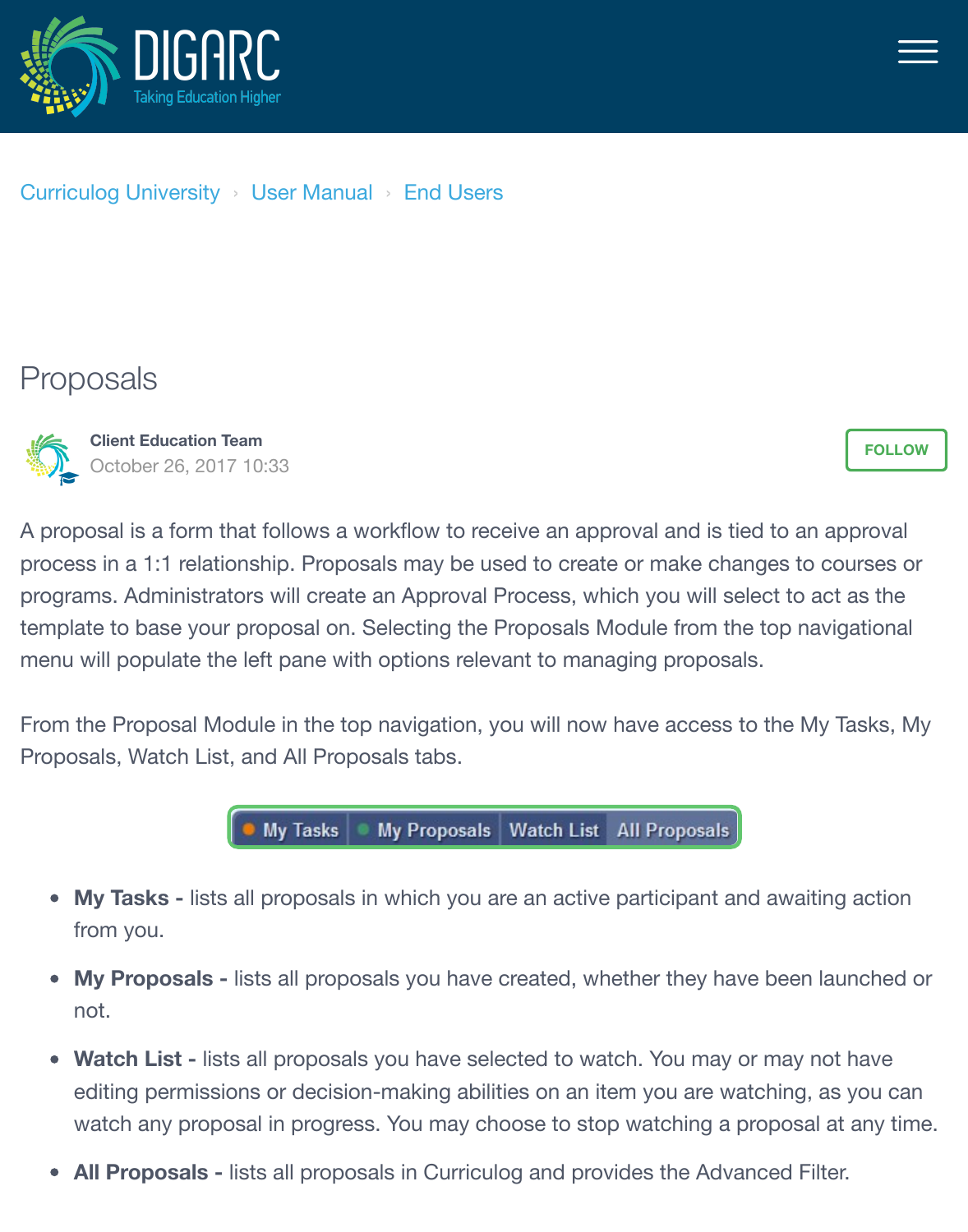Below these tabs is the New Proposal link. Selecting New Proposal will open the workflow to create a new proposal.

| Curriculog™    | Proposals | Agendas |  | Accounts |                                           | Reports |
|----------------|-----------|---------|--|----------|-------------------------------------------|---------|
| My Tasks       |           |         |  |          | My Proposals   Watch List   All Proposals |         |
| + New Proposal |           |         |  |          |                                           |         |

There are various icons and colors associated with the proposals.

The thin colored bar that appears to the left of the proposal will change based on the relationship with the user.



- **Blue** No action currently required as you are not an active participant on this proposal on the current step.
- **Green** You are the originator of this proposal, but you are not an active participant on the current step and no action is currently required.
- **Orange** You are an active participant on the current step and an action is required from you.

There are numerous other icons that may be associated with proposals as well, which will be outlined below.

**A** Urgent - Indicates a task is now considered "Urgent". An item will be considered urgent once the urgency threshold has been met, which is set by an administrator. After the indicated number of days has passed, a notification will be triggered to prompt you to make a decision on the proposal. When an item is considered "Urgent," it will be marked in your task list by this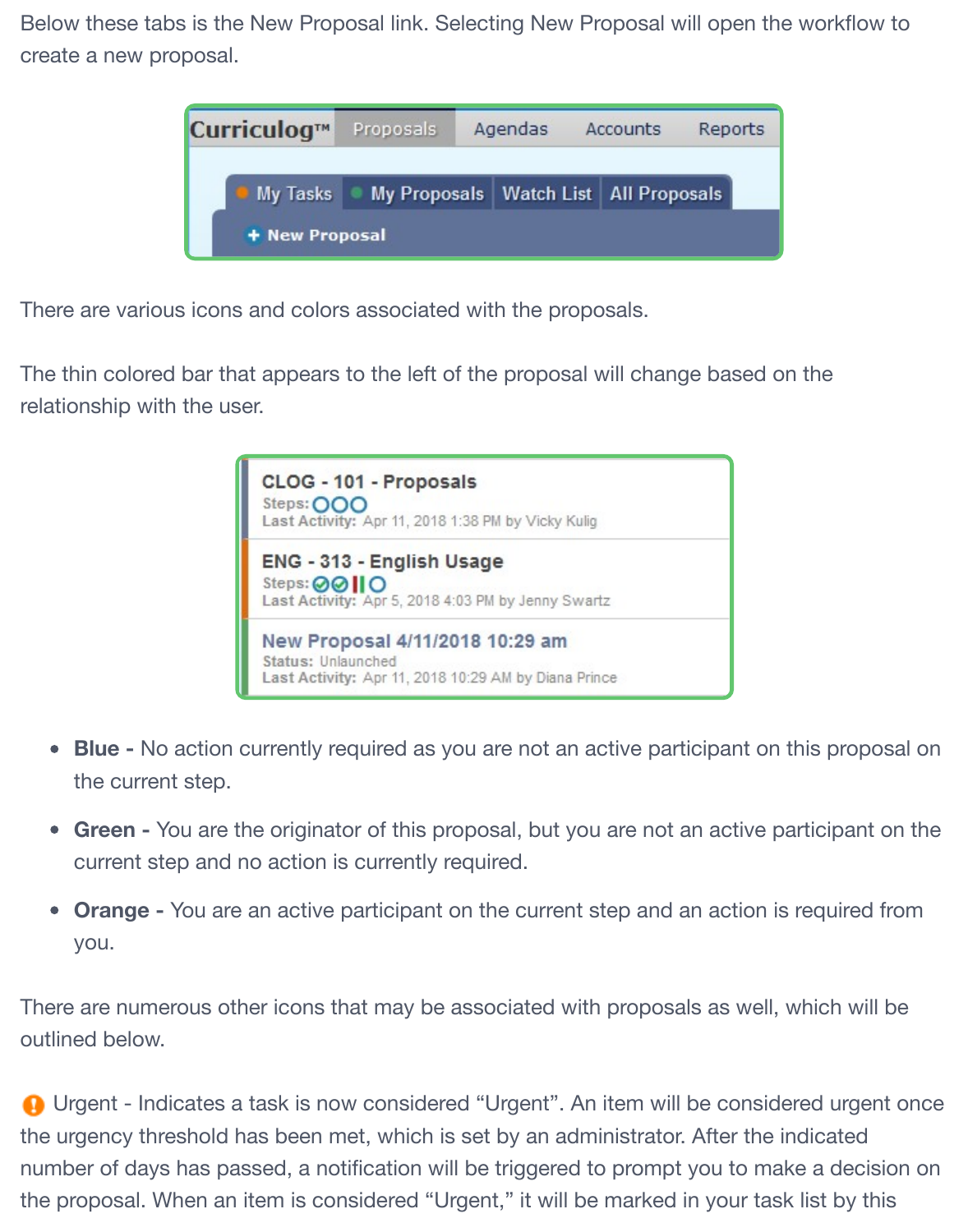orange icon. Unlike a deadline, the urgency threshold does not trigger any automatic actions on a proposal.

 View Summary - Will create a flyout on the right pane displaying information relevant to the proposal. The same flyout will appear by clicking anywhere within the proposal's row in addition to the icon. The fields that appear in the Process Fields section will be determined by your administrator.

**Edit Proposal – Available only if you are an active participant on the current step. Directs you** to the proposal, where you may make modifications and enter your decision on this proposal depending upon your permissions.

Send message about Proposal – Allows you to send a message to another Curriculog user. The e-mail will be pre-populated with a link to the proposal you were reviewing, and will allow you to include one or more users, as well as a copy to yourself. Curriculog does not store a copy of any e-mail.

Watch Proposal - Allows you to keep track of a proposal in progress by listing under the Watch List tab, even if you are not a participant on any step.

Done Watching Proposal - Allows you to stop tracking the proposal and removes it from your Watch List.

**O** My current decision - This icon will change based on what decision you have made on the proposal. The empty circle shown to the left indicates that no decision has been entered. The additional decision options are as follows:

 Approved – This indicates that your decision was to approve the current step. If you were the only decision needed on this step, it would advance in the workflow. If there are others involved on this step, it will wait until all needed decisions are received before advancing.

Rejected – This indicates that your decision was to reject the current step. If you were the only decision on this step, the step will follow the rejection route laid out by the administrator: either it will return to the previous step, or it will return to the originator for further revisions. If there are others involved on this step, it will wait until all needed decisions are received before proceeding along the rejection route.

 $\bigodot$  Held – This indicates that your decision was to request that the administrator place the